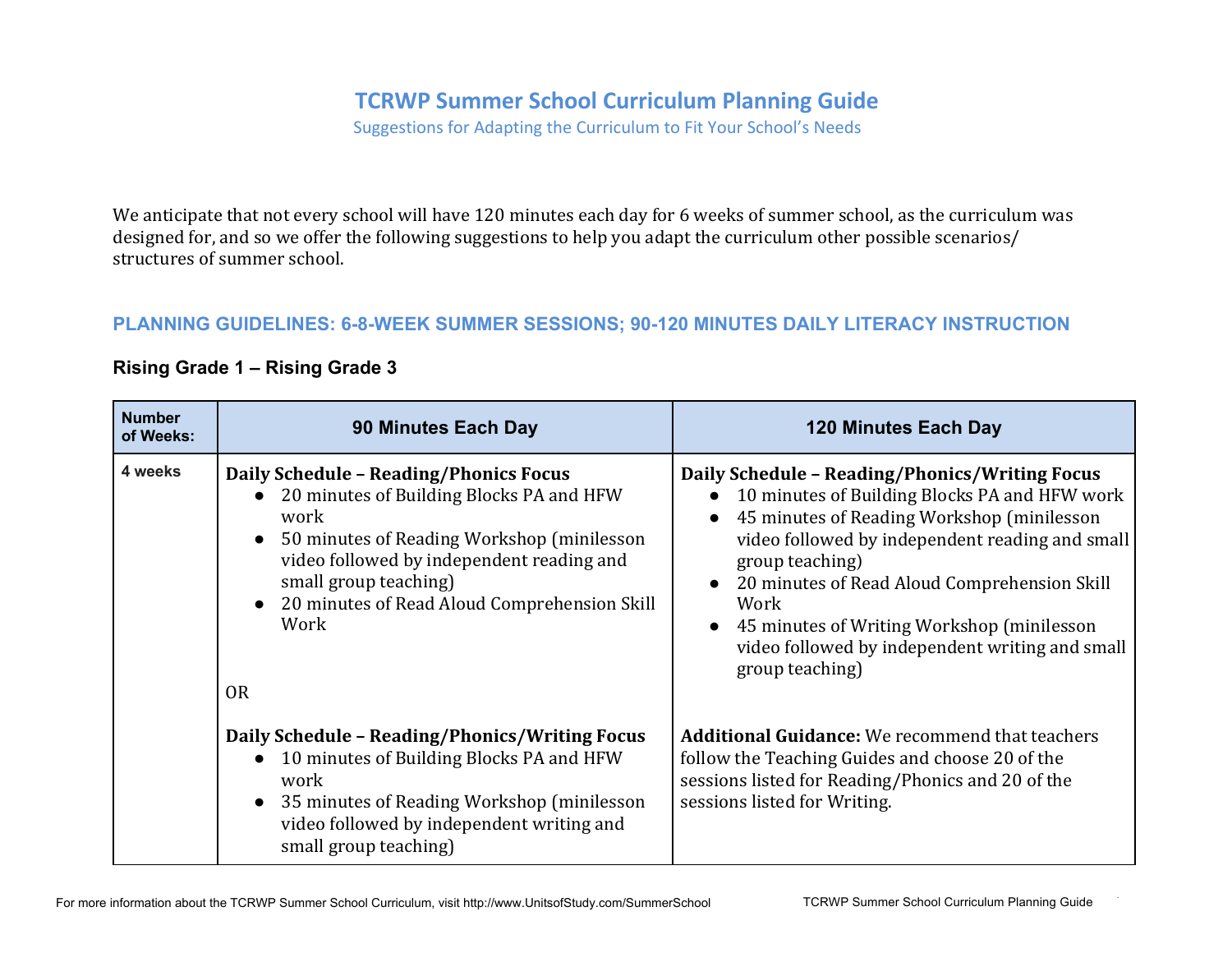|         | • 15 minutes of Read Aloud Comprehension Skill<br>Work<br>30 minutes of Writing Workshop (minilesson<br>$\bullet$<br>video followed by independent writing and<br>small group teaching)<br><b>Additional Guidance:</b> We recommend that teachers<br>follow the Teaching Guides and choose 20 of the<br>sessions listed for Reading/Phonics and 20 of the<br>sessions listed for Writing (if included in your<br>instructional plan).       |                                                                                                                                                                                                                                                                                                                                                                                                                                                    |
|---------|---------------------------------------------------------------------------------------------------------------------------------------------------------------------------------------------------------------------------------------------------------------------------------------------------------------------------------------------------------------------------------------------------------------------------------------------|----------------------------------------------------------------------------------------------------------------------------------------------------------------------------------------------------------------------------------------------------------------------------------------------------------------------------------------------------------------------------------------------------------------------------------------------------|
| 6 weeks | Daily Schedule - Reading/Phonics/Writing Focus<br>10 minutes of Building Blocks PA and HFW<br>$\bullet$<br>work<br>35 minutes of Reading Workshop (minilesson<br>$\bullet$<br>video followed by independent reading and<br>small group teaching)<br>• 15 minutes of Read Aloud Comprehension Skill<br>Work<br>30 minutes of Writing Workshop (minilesson<br>$\bullet$<br>video followed by independent writing and<br>small group teaching) | Daily Schedule - Reading/Phonics/Writing Focus<br>• 10-20 minutes of Building Blocks PA and HFW<br>work<br>60-70 minutes of Reading Workshop<br>(minilesson video followed by independent<br>reading and small group teaching)<br>10-15 minutes of Read Aloud Comprehension<br>Skill Work<br>30-45 minutes of Writing Workshop (minilesson<br>video followed by independent writing and small<br>group teaching)                                   |
|         | <b>OR</b><br>Daily Schedule - Reading/Phonics Focus<br>20 minutes of Building Blocks PA and HFW<br>$\bullet$<br>work<br>50 minutes of Reading Workshop (minilesson<br>$\bullet$<br>video followed by independent reading and<br>small group teaching)<br>20 minutes of Read Aloud Comprehension Skill<br>$\bullet$<br>Work                                                                                                                  | Additional Guidelines: In a 6-week sequence, teachers<br>will have time to include review of crucial minilessons.<br>Teachers may choose to play the videos a second time<br>or they may wish to reteach them live with their own<br>examples. The crucial minilessons will be different for<br>each teacher, depending on the students, but, in<br>general, we recommend repeating the reading<br>minilessons that highlight foundational skills. |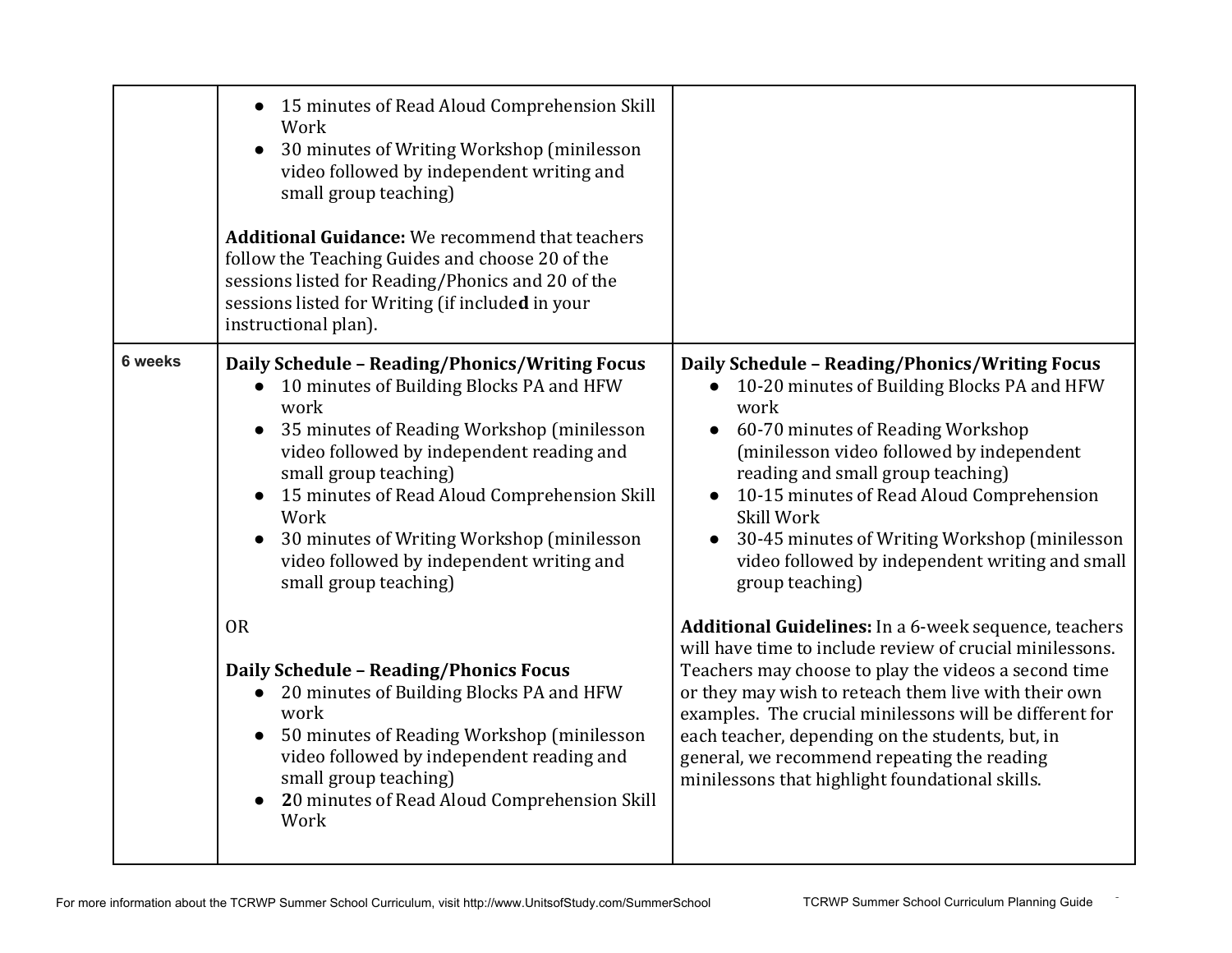|         | Additional Guidelines: In a 6-week sequence,<br>teachers will have time to include review of crucial<br>minilessons. Teachers may choose to play the videos a<br>second time or they may wish to reteach them live<br>with their own examples. The crucial minilessons will<br>be different for each teacher, depending on the<br>students, but, in general, we recommend repeating the<br>reading minilessons that highlight foundational skills.                                                                            |                                                                                                                                                                                                                                                                                                                                                                                                                                                                                                                              |
|---------|-------------------------------------------------------------------------------------------------------------------------------------------------------------------------------------------------------------------------------------------------------------------------------------------------------------------------------------------------------------------------------------------------------------------------------------------------------------------------------------------------------------------------------|------------------------------------------------------------------------------------------------------------------------------------------------------------------------------------------------------------------------------------------------------------------------------------------------------------------------------------------------------------------------------------------------------------------------------------------------------------------------------------------------------------------------------|
| 8 weeks | We suggest breaking 8-week summer school terms<br>into two 4-week units, one unit for reading, and the<br>other for writing.<br>Daily Schedule - Reading/Phonics Focus (weeks 1-<br>4)<br>The daily routine for the first four weeks can focus on<br>reading with time scheduled for the following:<br>• 20 minutes of Building Blocks PA and HFW<br>work<br>50 minutes of Reading Workshop (minilesson<br>video followed by independent reading and<br>small group teaching)<br>20 minutes of Read Aloud Comprehension Skill | Daily Schedule - Reading/Phonics/Writing Focus<br>10 minutes of Building Blocks PA and HFW work<br>45 minutes of Reading Workshop (minilesson<br>video followed by independent reading and small<br>group teaching)<br>20 minutes of Read Aloud Comprehension Skill<br>Work<br>45 minutes of Writing Workshop (minilesson<br>$\bullet$<br>video followed by independent writing and small<br>group teaching)<br><b>Additional Guidelines/Options:</b> In an 8-week<br>sequence, teachers will have time to include review of |
|         | Work<br>Daily Schedule - Writing Focus (weeks 5-8)<br>Then, the daily routine for the second four weeks of<br>can focus on writing with time scheduled for the<br>following:<br>20 minutes of Building Blocks PA and HFW<br>work<br>50 minutes of Writing Workshop (minilesson                                                                                                                                                                                                                                                | crucial minilessons. Teachers may choose to play the<br>videos a second time or they may wish to reteach them<br>live with their own examples. The crucial minilessons<br>will be different for each teacher, depending on the<br>students, but, in general, we recommend repeating the<br>reading minilessons that highlight phonics and the<br>writing minilessons that address spelling.                                                                                                                                  |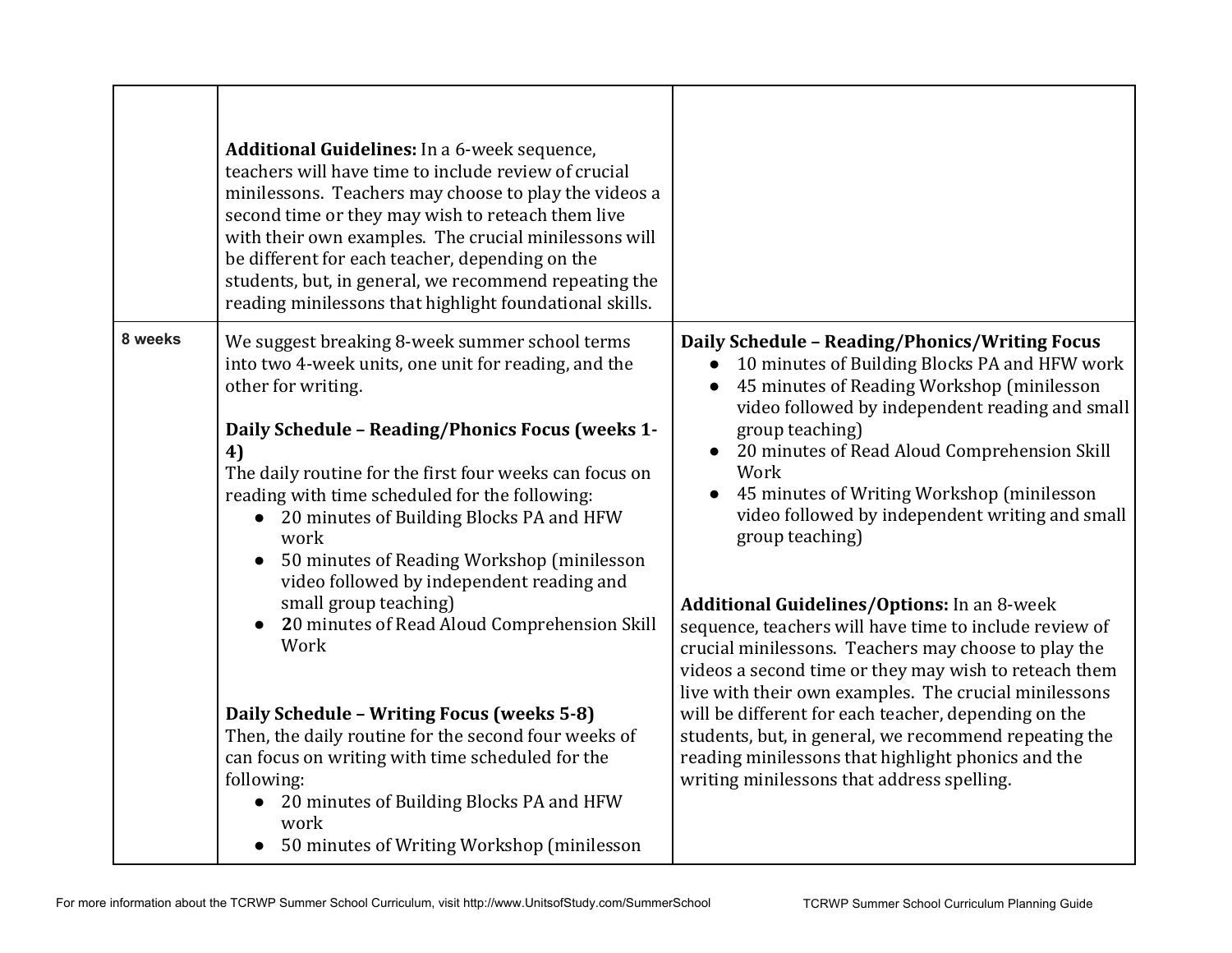| video followed by independent writing and<br>small group teaching)<br>20 minutes of Read Aloud Comprehension Skill<br>Work                                                                                                                                                                                                                                                                                                                                                                   |  |
|----------------------------------------------------------------------------------------------------------------------------------------------------------------------------------------------------------------------------------------------------------------------------------------------------------------------------------------------------------------------------------------------------------------------------------------------------------------------------------------------|--|
| Additional Guidelines/Options: Teachers could also<br>choose to schedule the 8 weeks with a blended reading<br>and writing approach. In this model, reading and<br>writing would be taught each week and students<br>would participate in Reading Workshop on Monday,<br>Tuesday, and Wednesday and then Writing Workshop<br>on Thursday and Friday. The next week's Reading<br>Workshop would be Monday and Tuesday and Writing<br>Workshop would be on Wednesday, Thursday, and<br>Friday. |  |

## **Rising Grade 4 – Rising Grade 6**

| <b>Number</b><br>of Weeks: | 90 Minutes Each Day                                                                                                                                                                                                            | <b>120 Minutes Each Day</b>                                                                                                                                                                                                                                                                                                                                                   |
|----------------------------|--------------------------------------------------------------------------------------------------------------------------------------------------------------------------------------------------------------------------------|-------------------------------------------------------------------------------------------------------------------------------------------------------------------------------------------------------------------------------------------------------------------------------------------------------------------------------------------------------------------------------|
| 4 weeks                    | <b>Daily Schedule - Reading Focus</b><br>60 minutes of Reading Workshop (minilesson<br>video followed by independent reading and<br>small group teaching)<br>30 minutes of Read Aloud Comprehension Skill<br>Work<br><b>OR</b> | Daily Schedule - Reading/Writing Focus<br>50 minutes of Reading Workshop (minilesson<br>$\bullet$<br>video followed by independent reading and<br>small group teaching)<br>20 minutes of Read Aloud Comprehension Skill<br>$\bullet$<br>Work<br>50 minutes of Writing Workshop (minilesson<br>$\bullet$<br>video followed by independent writing and<br>small group teaching) |
|                            | Daily Schedule - Reading/Writing Focus<br>40 minutes of Reading Workshop (minilesson                                                                                                                                           | <b>Additional Guidance:</b> We recommend that teachers                                                                                                                                                                                                                                                                                                                        |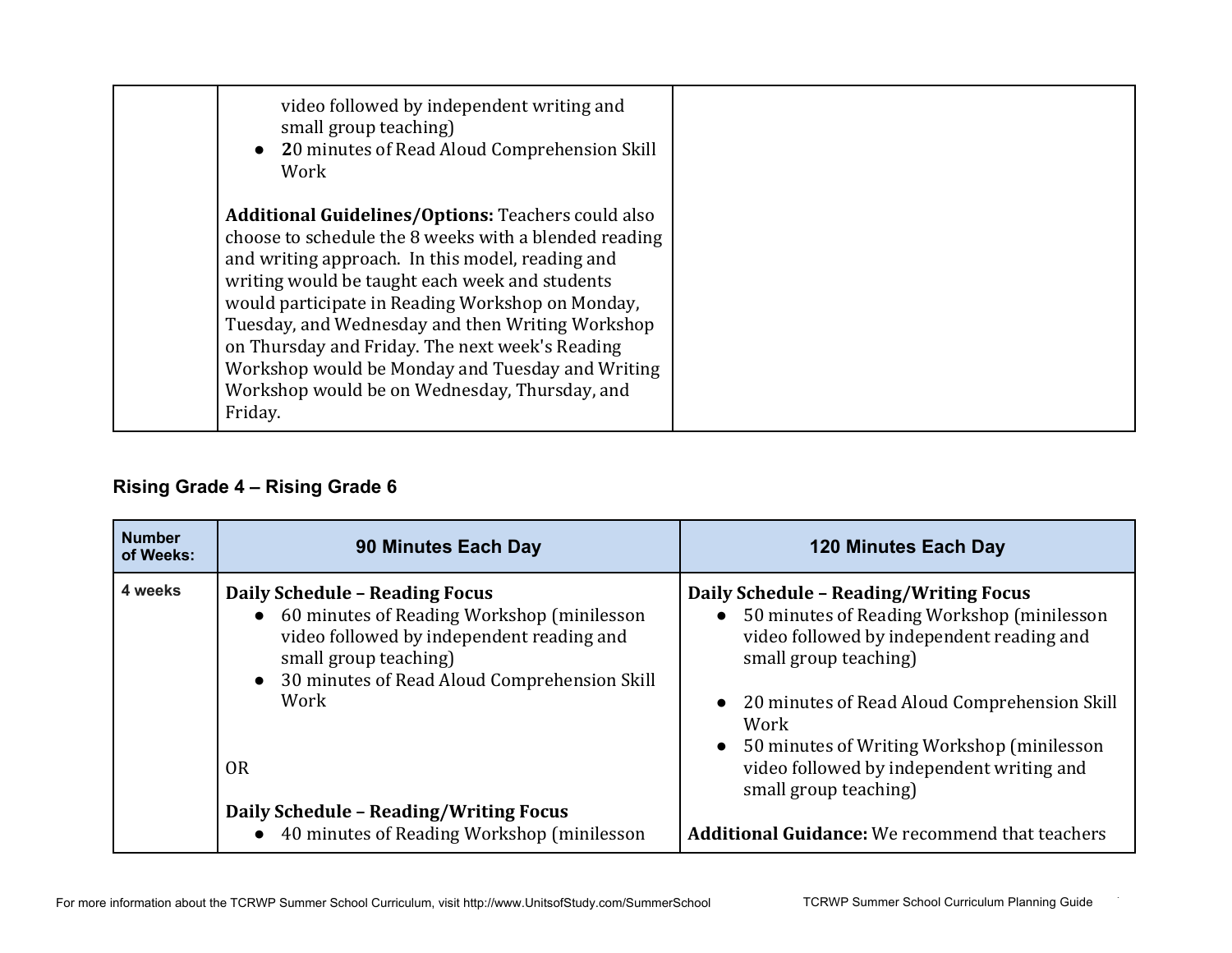|                | video followed by independent reading and<br>small group teaching)<br>20 minutes of Read Aloud Comprehension Skill<br>Work<br>30 minutes of Writing Workshop (minilesson<br>$\bullet$<br>video followed by independent writing and small<br>group teaching)<br><b>Additional Guidance:</b> We recommend that teachers<br>follow the Teaching Guides and choose 20 of the<br>sessions listed for Reading/Phonics and 20 of the<br>sessions listed for Writing (if included in your<br>instructional plan).                                                                                                                                      | follow the Teaching Guides and choose 20 of the<br>sessions listed for Reading/Phonics and 20 of the<br>sessions listed for Writing.                                                                                                                                                                                                                                                                                                                                                                                                                                                                                                                                                                                                        |
|----------------|------------------------------------------------------------------------------------------------------------------------------------------------------------------------------------------------------------------------------------------------------------------------------------------------------------------------------------------------------------------------------------------------------------------------------------------------------------------------------------------------------------------------------------------------------------------------------------------------------------------------------------------------|---------------------------------------------------------------------------------------------------------------------------------------------------------------------------------------------------------------------------------------------------------------------------------------------------------------------------------------------------------------------------------------------------------------------------------------------------------------------------------------------------------------------------------------------------------------------------------------------------------------------------------------------------------------------------------------------------------------------------------------------|
| <b>6 weeks</b> | <b>Daily Schedule - Reading Focus</b><br>60 minutes of Reading Workshop (minilesson<br>video followed by independent reading and<br>small group teaching)<br>30 minutes of Read Aloud Comprehension Skill<br>Work<br><b>OR</b><br>Daily Schedule - Reading/Writing Focus<br>40 minutes of Reading Workshop (minilesson<br>video followed by independent reading and<br>small group teaching)<br>20 minutes of Read Aloud Comprehension Skill<br>Work<br>30 minutes of Writing Workshop (minilesson<br>$\bullet$<br>video followed by independent writing and small<br>group teaching)<br>Additional Guidelines: In a 6-week sequence, teachers | Daily Schedule - Reading/Writing Focus<br>Option 1:<br>Reading Fiction and Nonfiction Across the Summer<br><b>School Term</b><br>45 minutes of Reading Workshop: Fiction<br>$\bullet$<br>(minilesson video followed by independent<br>reading and small group teaching)<br>10-15 minutes of Read Aloud Comprehension<br>Skill Work<br>30-45 minutes of Writing Workshop<br>(minilesson video followed by independent<br>writing and small group teaching)<br>45 minutes of Reading Workshop: Nonfiction<br>(minilesson video followed by independent<br>reading and small group teaching)<br>Option 2:<br>Intensive Fiction Followed By Intensive Nonfiction<br>Across the Summer School Term<br>• 45 minutes of Reading Workshop: Fiction, |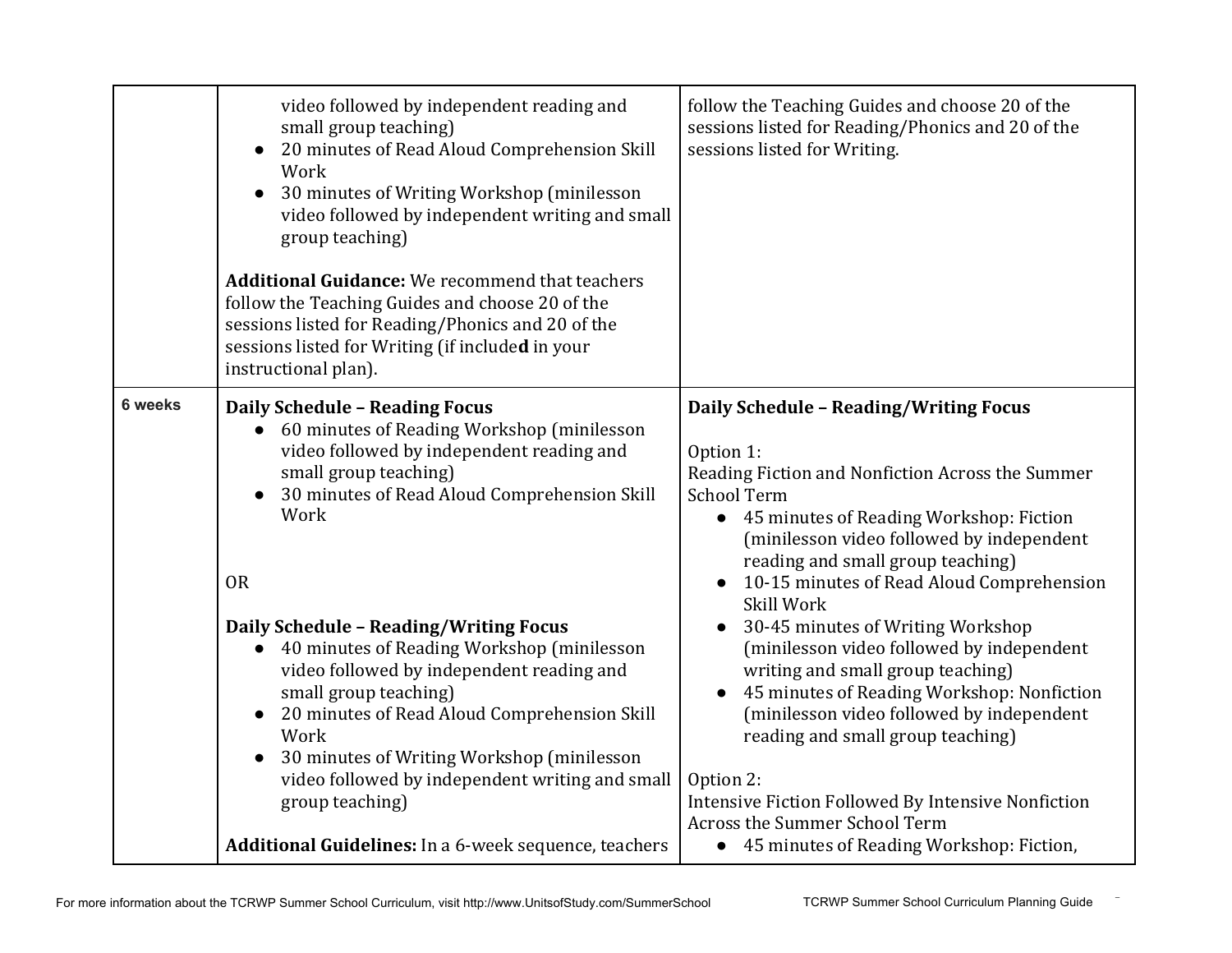|         | will have time to include review of crucial minilessons.<br>Teachers may choose to play the videos a second time<br>or they may wish to reteach them live with their own<br>examples. The crucial minilessons will be different for<br>each teacher, depending on the students, but, in<br>general, we recommend repeating the reading<br>minilessons that highlight foundational skills.                                                  | weeks 1-3; Reading Workshop: Nonfiction,<br>weeks 4-6 (minilesson video followed by<br>independent reading and small group teaching)<br>10-15 minutes of Read Aloud Comprehension<br><b>Skill Work</b><br>30-45 minutes of Writing Workshop<br>(minilesson video followed by independent<br>writing and small group teaching)<br>45 minutes of Reading Workshop: Fiction,<br>weeks 1-3; Reading Workshop: Nonfiction,<br>weeks 4-6 (minilesson video followed by<br>independent reading and small group teaching)<br>Additional Guidelines: In a 6-week sequence,<br>teachers will have time to include review of crucial<br>minilessons. Teachers may choose to play the videos a<br>second time or they may wish to reteach them live<br>with their own examples. The crucial minilessons will<br>be different for each teacher, depending on the<br>students, but, in general, we recommend repeating the<br>reading minilessons that highlight foundational skills. |
|---------|--------------------------------------------------------------------------------------------------------------------------------------------------------------------------------------------------------------------------------------------------------------------------------------------------------------------------------------------------------------------------------------------------------------------------------------------|-------------------------------------------------------------------------------------------------------------------------------------------------------------------------------------------------------------------------------------------------------------------------------------------------------------------------------------------------------------------------------------------------------------------------------------------------------------------------------------------------------------------------------------------------------------------------------------------------------------------------------------------------------------------------------------------------------------------------------------------------------------------------------------------------------------------------------------------------------------------------------------------------------------------------------------------------------------------------|
| 8 weeks | We suggest breaking 8-week summer school terms into<br>two 4-week units, one unit for reading, and the other<br>for writing.<br>Daily Schedule - Reading Focus (weeks 1-4)<br>The daily routine for the first four weeks can focus on<br>reading:<br>60 minutes of Reading Workshop (minilesson<br>$\bullet$<br>video followed by independent reading and<br>small group teaching)<br>30 minutes of Read Aloud Comprehension Skill<br>Work | Daily Schedule - Reading/Writing Focus<br>50 minutes of Reading Workshop (minilesson<br>video followed by independent reading and<br>small group teaching)<br>20 minutes of Read Aloud Comprehension Skill<br>Work<br>50 minutes of Writing Workshop (minilesson<br>video followed by independent writing and<br>small group teaching)<br><b>Additional Guidelines/Options:</b> In an 8-week<br>sequence, teachers will have time to include review of                                                                                                                                                                                                                                                                                                                                                                                                                                                                                                                  |